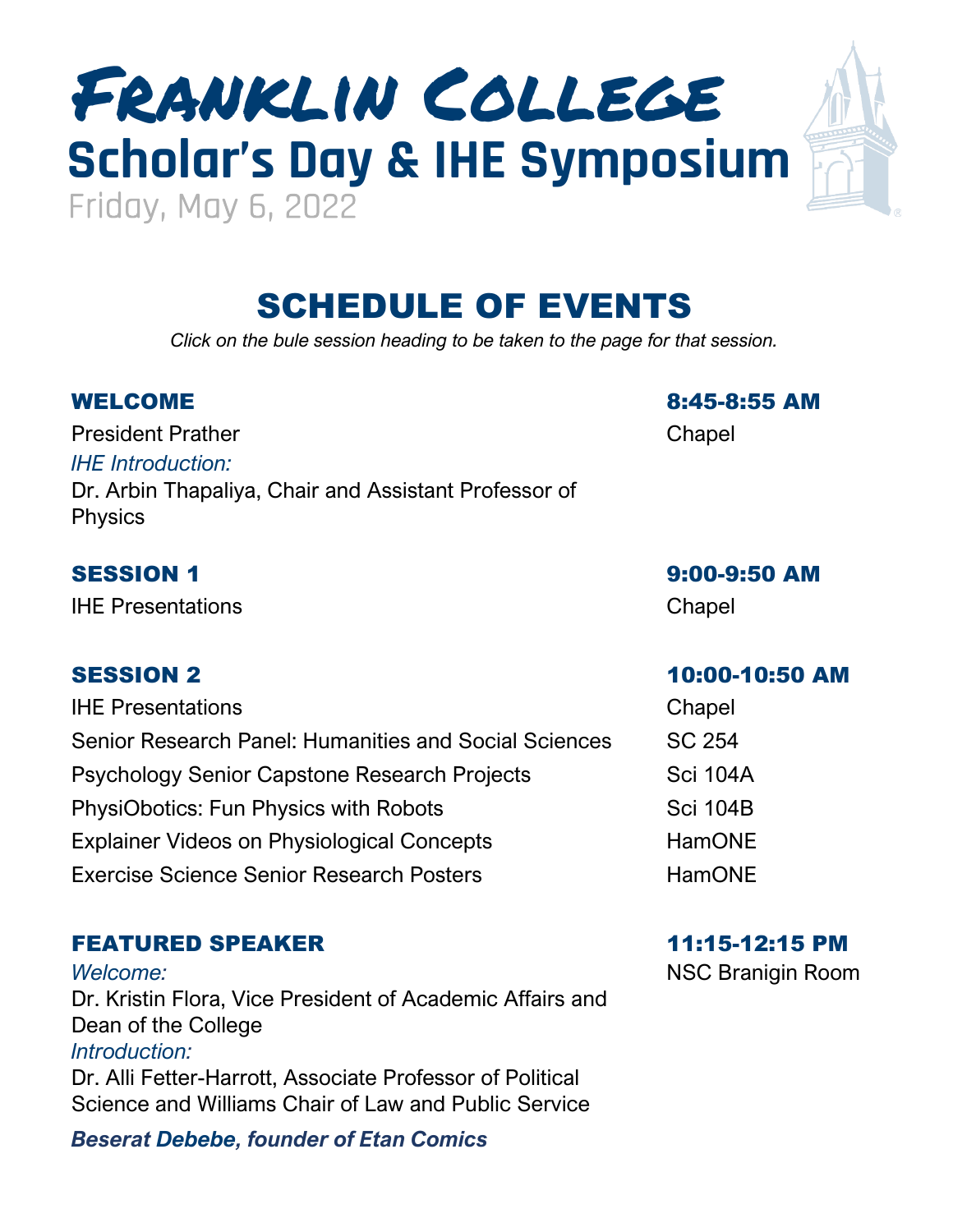IHE Presentations Chapel Senior Seminar in English School and School School School School School School School School School School School School School School School School School School School School School School School School School School Sch Data Science Models in Major League Baseball Sci 104A Ultrasonography Sci 104B Childhood and Adolescence Research Posters Skyway Biology Research Posters Sci Foyer Sci Foyer

Creative Writing Portfolio Readings **Example 20** Ham Auditorium Health Sciences Research Panel Sciences Research Panel Sci 104A Senior Software Development Project Demonstrations Sci 104B Serving Nonprofits through Digital Fluency SC 254 Effects in Cognitive Psychology Interactive Poster Session SC Atrium Biology Research Posters Sci Foyer Sci Foyer Extraction and Preparation of Hadrosaur Vertebrae Sci 129

Modern Language Senior Presentations **SC 254** Franklin Recollections Oral History Project SC 245 Biomechanics Demonstrations Sci 104B Social Connections and Wellbeing during the Pandemic SC Atrium Chemistry Research Posters Sci Foyer Sci Foyer Biology Research Posters Sci Foyer Diagramming America Posters **HamONE** 

### CLOSING SESSION 4:30-5:00 PM

Celebration of Seniors **Chapel** Chapel

### [STUDENT CREATIVE EXPRESSION](#page-10-0)

Student Art Exhibit May 4-13 JCFA Spring Choral Concert May 7, 7:30 PM Spurlock Center

#### [SESSION 3](#page-5-0) 1:30-2:20 PM

#### [SESSION 4](#page-6-0) 2:30-3:20 PM

#### [SESSION 5](#page-8-0) 3:30-4:20 PM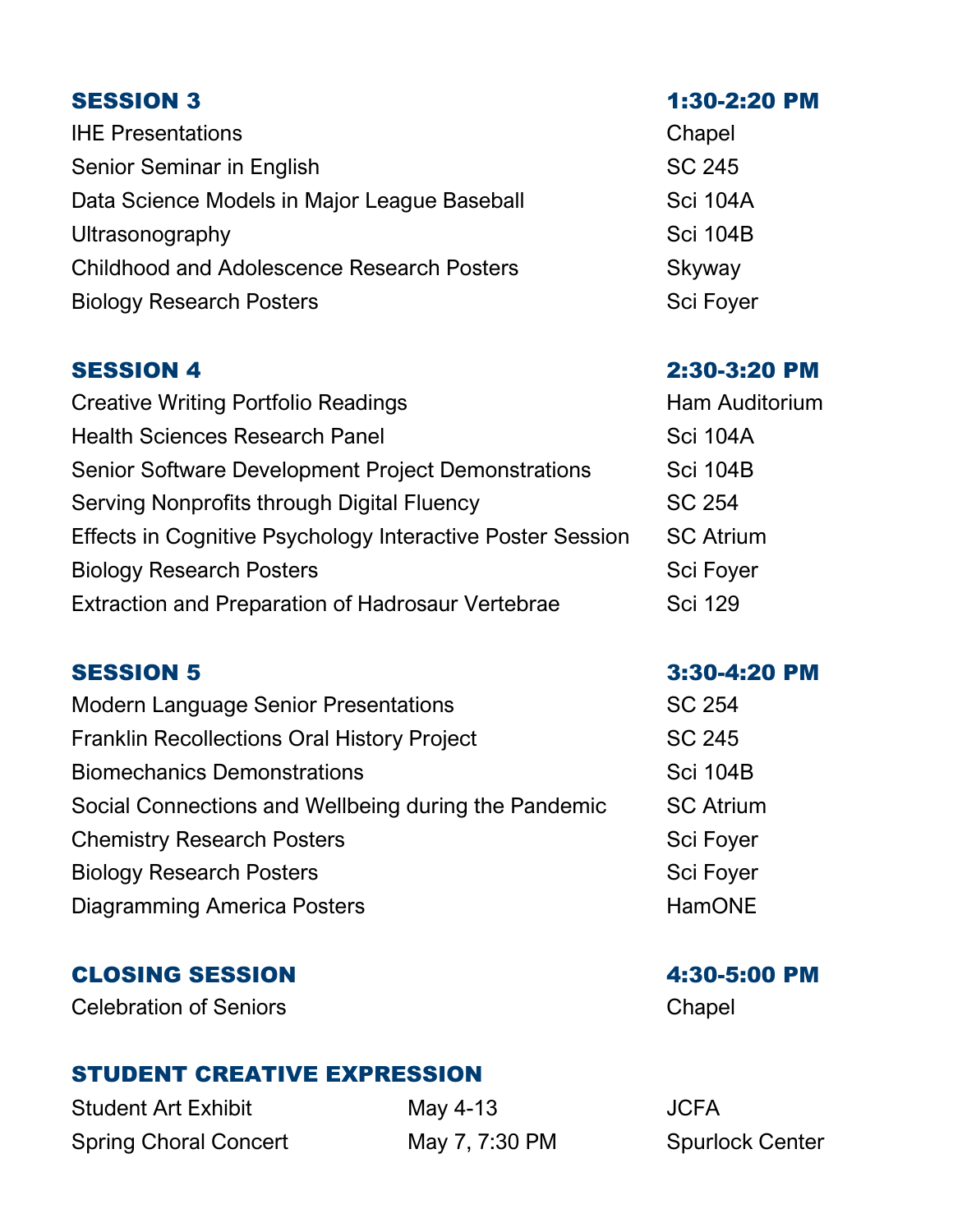# Featured Speaker

### **Beserat Debebe, founder of Etan Comics**

<span id="page-2-0"></span>Beserat Debebe is the founder of ETAN COMICS, a Pan-African publishing platform bringing African stories to life using comics & graphic novels.

After coming to the US, he got his bachelor's in Aerospace Engineering from the University of Maryland and a Master's in Business Administration from Indiana University Bloomington. In 2017, his love for visual storytelling led him to a partnership with a diverse group of African artists and the publication of HAWI, JEMBER, and ZUFAN. The comics have been featured on prominent sites like BBC, ComicsBeat, OkayAfrica, etc...and nominated for Best Graphic Novel awards. ETAN COMICS continues to publish African graphic novels as a 100% community-funded company and continues to help Black and Brown kids stay connected with their heritage through exciting stories!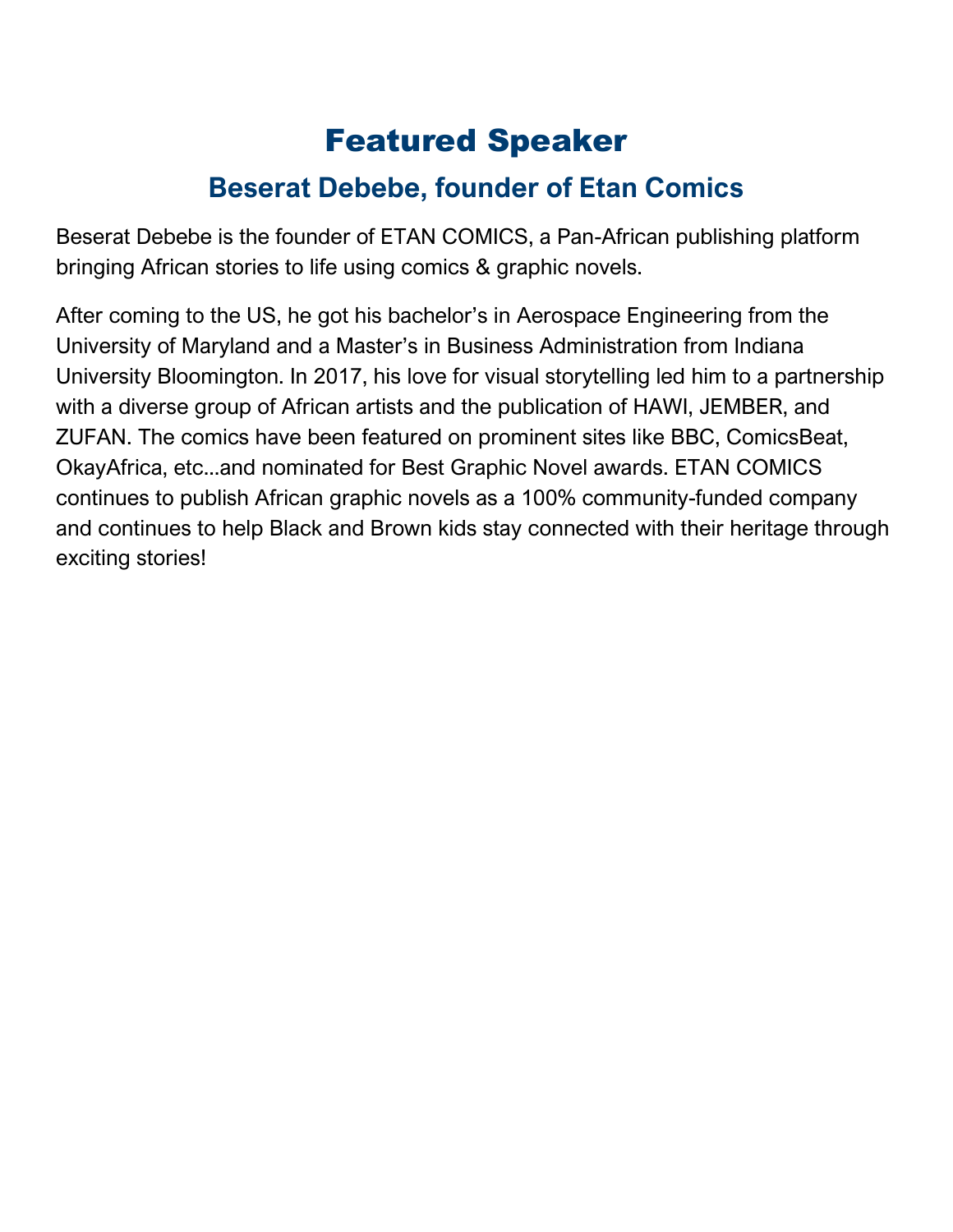# <span id="page-3-0"></span>SESSION 1 9:00-9:50 AM

### **IHE STUDENT PRESENTATIONS Location: Richardson Chapel**

| Birth, family, and childhood |           | Moderator: Jaydn List                                                                                    | Faculty: Fetter-Harrott, Thapaliya |
|------------------------------|-----------|----------------------------------------------------------------------------------------------------------|------------------------------------|
| Amy Garrido-Portillo         |           | "Childhood marriage in Pakistan"                                                                         |                                    |
| Claire Sampson               |           | "Indigenous birth stories: Intersection of traditional practices and contemporary<br>medicine in Canada" |                                    |
| Paul Klaeren                 |           | "Education, testing, and competition in South Korea"                                                     |                                    |
| Annah Elliott                | response" | "Efforts to fight child trafficking in Nigeria: Local, national, and international                       |                                    |

# SESSION 2 10:00-10:50 AM

| <b>IHE STUDENT PRESENTATIONS</b>                                                  |                                                                                                           | <b>Location: Richardson Chapel</b> |
|-----------------------------------------------------------------------------------|-----------------------------------------------------------------------------------------------------------|------------------------------------|
| <b>National policies</b>                                                          | Moderator: Jaydn List                                                                                     | Faculty: Fetter-Harrott, Thapaliya |
| <b>Shelby Keith</b>                                                               | "Influences on wolf reintroduction policy in Japan"                                                       |                                    |
| <b>Ashley Geldmeier</b>                                                           | "Origins of chaos in Afghanistan"                                                                         |                                    |
| Jack Goodhue                                                                      | "The Great Resignation in global context"                                                                 |                                    |
| Cara Mullen                                                                       | "The origins of the Democratic Republic of Korea and the Republic of Korea:<br>Independent states"        |                                    |
|                                                                                   | <b>SENIOR RESEARCH PANEL: HUMANITIES AND SOCIAL SCIENCES</b>                                              | Location:<br><b>SC254</b>          |
| <b>Makiah Thomas</b>                                                              | "Lynching in Marion, Indiana"                                                                             | Faculty: Clark-Wiltz               |
| Kathryn Lauer                                                                     | "Exploring a Feminist Theory of Religion"                                                                 | Faculty: Alexander                 |
| Avery Auton                                                                       | "Assessing Anti-Competitive Behavior in United States Healthcare"                                         | Faculty: Smith                     |
|                                                                                   | <b>PSYCHOLOGY SENIOR CAPSTONE RESEARCH PROJECT</b>                                                        | Location: Sci 104A                 |
| <b>Britney Ballard</b><br><b>Madison Pifer</b><br>Annaleah Urton<br>Aaron Waire   | "Subtitles and Their Impact on Emotion"                                                                   | Faculty: Rush                      |
| Mercedee Covault<br>Andres Guerra<br>Allyssa Harmon<br><b>Bridget Lindstrom</b>   | "The Sticker of Me: The Influence of Gender Norms on Self<br>Expression"                                  | Faculty: Rush                      |
| <b>Vincent Fletcher</b><br>Jennifer McGuire<br><b>Katy Poff</b><br>John Svinarich | "Keep Talking or the Screen Explodes: The Relationship Between<br>Communication, Personality, and Stress" | Faculty: Rush                      |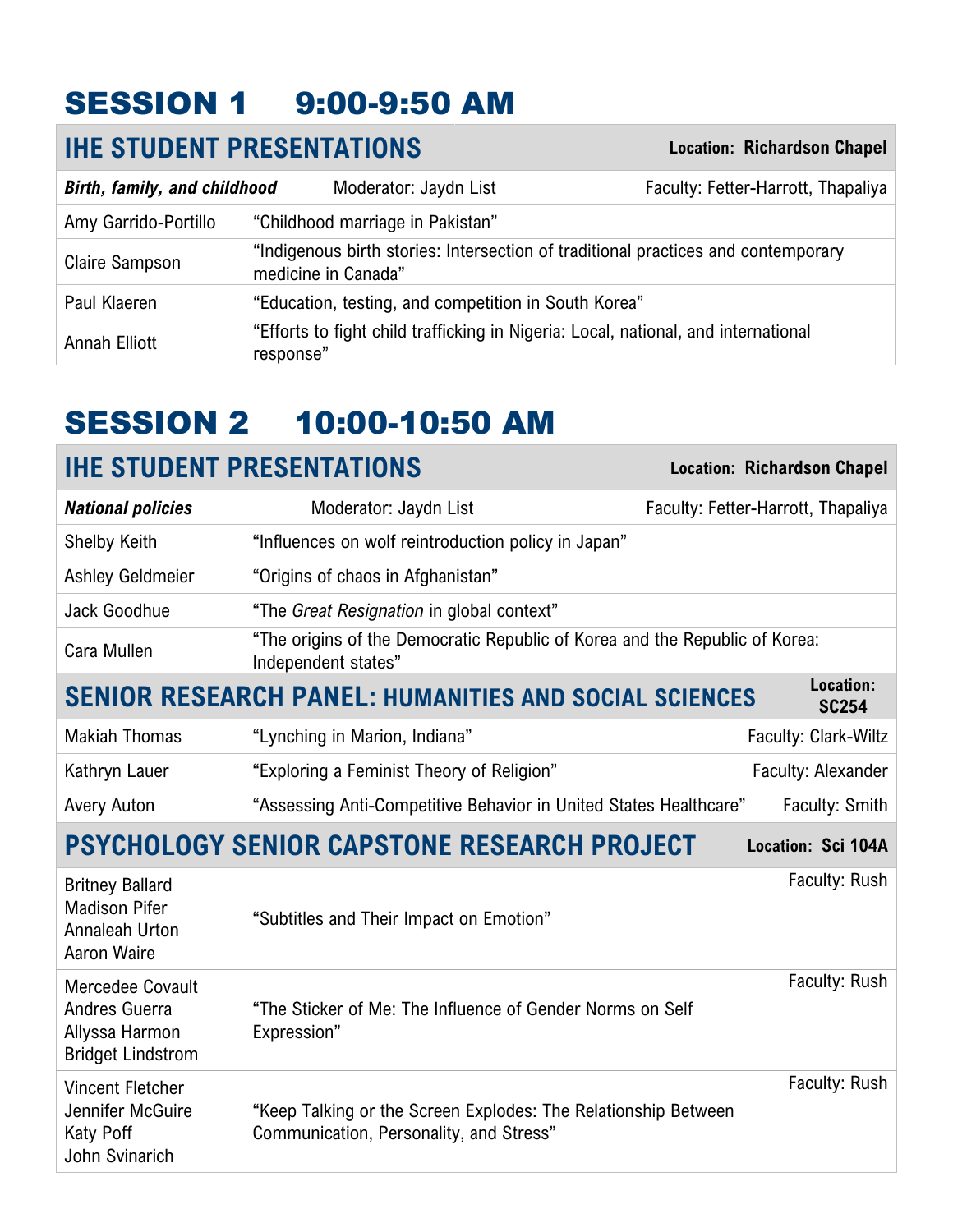# **Cont. PSYCHOLOGY SENIOR CAPSTONE RESEARCH PROJECT Location:**

**Sci 104A** Faculty: Rush

Kitley Kern Shannon Spears Lindsey Wakefield

"A Coping Mechanism: How Nostalgia Affects State Anxiety"

## **EXPLAINER VIDEOS ON PHYSIOLOGICAL CONCEPTS Location: HamONE**

| Hannah Asher            | Jaden Baker        | Levi Byrne            | Faculty: Noerr |
|-------------------------|--------------------|-----------------------|----------------|
| Ethan Corwin            | Gabe Crutchfield   | Andres Guerra         |                |
| Abigail Hensley         | Ashlyn Hill        | <b>Chloe Holder</b>   |                |
| Faith Jackson           | Roth Kessler       | Misti Kimberlin       |                |
| Ellie Lammert           | Parker Montgomery  | <b>Baleigh Riddle</b> |                |
| Savannah Shadday        | <b>Blake Stack</b> | Damian Tillie         |                |
| <b>Chelbie Anderson</b> | Tiana Arthur       | Derek Baldin          |                |
| Kayla Bruner            | Alex Cummings      | Jarrett Gibson        |                |
| Hunter Hatfield         | Colin Higdon       | Karli Manship         |                |
| Emma McLeish            | Lucas Paddock      | Gavin Parker          |                |
| Samantha Phillips       | Heidi Williams     | Noah Wood             |                |

### **EXERCISE SCIENCE SENIOR RESEARCH POSTERS Location: HamONE**

| Sydney Logsdon<br>Madalynn Bright<br><b>Gace Vicars</b><br>Samantha Hinkleman       | "Post COVID-19 Syndrome and ECG Abnormalities Before, During,<br>and After Exercise"                                                    | <b>Faculty: Noerr</b> |
|-------------------------------------------------------------------------------------|-----------------------------------------------------------------------------------------------------------------------------------------|-----------------------|
| Annie Coy<br>Rhegan Day<br><b>Chelsie Whorton</b>                                   | "Comparing the Differences of Effects of Blood Flow Moderation<br>on Lower Body Strength and Hypertrophy in Men and Women"              | <b>Faculty: Noerr</b> |
| Lucas Kline<br>Zachary Tutrow<br>Jessica Nix<br><b>Sydney Rose</b>                  | "Comparing the Amount of Force Stress Produced by Various<br>Pitches on the Elbow Joint in Collegiate Baseball and Softball<br>Players" | <b>Faculty: Noerr</b> |
| Anthony Ruhana<br>Elijah McDonald<br><b>Ryan McGillem</b>                           | "The Effect of Blood Flow Moderation and Movement Time"                                                                                 | <b>Faculty: Noerr</b> |
| <b>Bennett Beyl</b><br>Angel Tapia<br><b>Tanner Swindle</b><br><b>Wyatt Carmack</b> | "Effects of Music on Upper Body Strength Endurance"                                                                                     | Faculty: Noerr        |
|                                                                                     |                                                                                                                                         |                       |

### **PHYSIOBOTICS: FUN PHYSICS WITH ROBOTS Location: Sci 104B**

Carter Terrell Kara Woodard

Haley Card **Kameron Case** Timber Falin Madeleine Ferrell Madison Giddens Aaron Hollis

Lora Adkins **III** Jill Anspaugh Britany App **Faculty: Thapaliya** Britany App **Faculty: Thapaliya** Kayli Liles **Ashlynn Meadows** Andrew Montgomery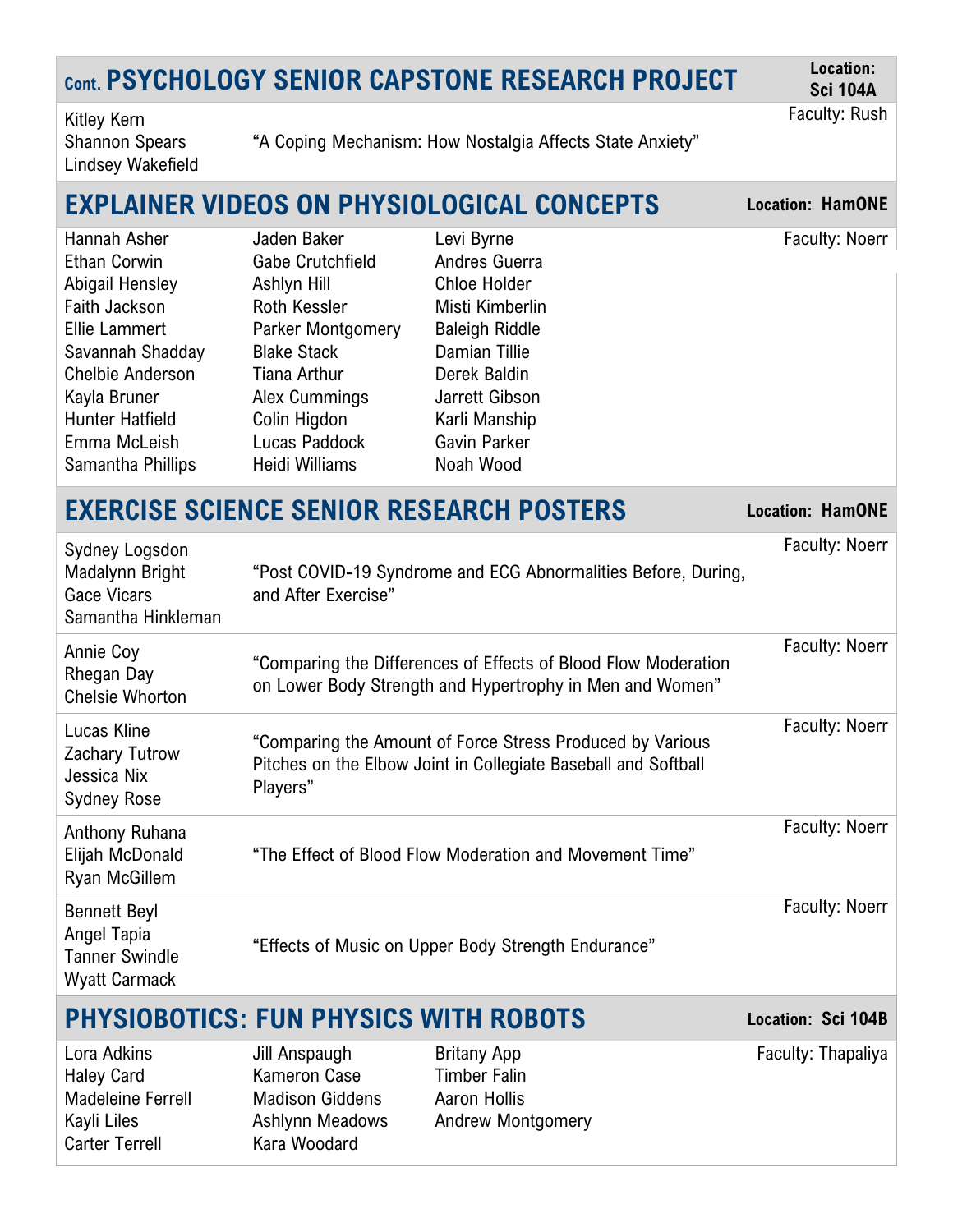# <span id="page-5-0"></span>SESSION 3 1:30-2:20 PM

|                                                                                                                                                       | <b>IHE STUDENT PRESENTATIONS</b>                                                                                                                  |                                                                                                                                        | <b>Location: Richardson Chapel</b> |
|-------------------------------------------------------------------------------------------------------------------------------------------------------|---------------------------------------------------------------------------------------------------------------------------------------------------|----------------------------------------------------------------------------------------------------------------------------------------|------------------------------------|
| <b>Cultural Practices</b>                                                                                                                             | Moderator: Jaydn List                                                                                                                             |                                                                                                                                        | Faculty: Fetter-Harrott, Thapaliya |
| Elizabeth M. Sekhon                                                                                                                                   |                                                                                                                                                   | "The origin of Gospel music in African American culture"                                                                               |                                    |
| Nolan Cook                                                                                                                                            |                                                                                                                                                   | "Origins of rap music in the United States: An industry of identity"                                                                   |                                    |
| Shea Reynolds                                                                                                                                         | "Ma'atkare: The Noblest of Women"                                                                                                                 |                                                                                                                                        |                                    |
| <b>Phebe Wolf</b>                                                                                                                                     |                                                                                                                                                   | "The origin of Ancient Greek medicine and its impact on modern day medicine"                                                           |                                    |
| Padgett Hedger                                                                                                                                        | "The Italian Renaissance"                                                                                                                         |                                                                                                                                        |                                    |
| <b>SENIOR SEMINAR IN ENGLISH</b>                                                                                                                      |                                                                                                                                                   |                                                                                                                                        | Location: SC 245                   |
| Olivia Eaker                                                                                                                                          | Euripides's The Trojan Women"                                                                                                                     | "Redefining Ancient Women: The Effects of Heroines in                                                                                  | <b>Faculty: Phillips</b>           |
| Maggie McComas                                                                                                                                        | Century"                                                                                                                                          | "Mad or Dead: Consequences for Semi-Women in the 19th                                                                                  | <b>Faculty: Phillips</b>           |
| Kara Simon                                                                                                                                            | and Control"                                                                                                                                      | "The Gothic Male's Power Trip: Femininity as a Tool of Terror                                                                          | <b>Faculty: Phillips</b>           |
|                                                                                                                                                       |                                                                                                                                                   | <b>DATA SCIENCE MODELS IN MAJOR LEAGUE BASEBALL</b>                                                                                    | Location: Sci 104A                 |
| Henry Davidson<br><b>Billie Jarrett</b><br><b>Tristan Vincz</b>                                                                                       | <b>Rylee Elder</b><br><b>Trey Jones</b><br><b>Brooks Wathen</b>                                                                                   | Alex Frey<br><b>Austin Sewell</b>                                                                                                      | Faculty: Boardman                  |
|                                                                                                                                                       |                                                                                                                                                   | <b>CHILDHOOD AND ADOLESCENCE RESEARCH POSTERS</b>                                                                                      | Location: Skyway                   |
| Cici Bailey<br><b>Bennett Beyl</b><br>Kylie Brattain<br><b>Madisyn Challis</b><br><b>Emma Gentry</b><br>Kahari Jackson<br>Annie Kluemper<br>Jon Moore | Libby Baker<br>Aaron Black<br>Jalen Brown<br><b>Addison Charles</b><br>Leah Green<br>Nathaniel Jarboe<br><b>Ashton Lisby</b><br>Samantha Phillips | Hannah Beck<br>DJ Brady<br>Gage Burk<br>Amber Dawson<br>Bri Herzog<br><b>KJ Jennings</b><br><b>Delaney McCafferty</b><br>Mia Turnbaugh | Faculty: Bromley                   |
|                                                                                                                                                       | <b>BIOLOGY RESEARCH POSTERS</b>                                                                                                                   |                                                                                                                                        | <b>Location: Sci Foyer</b>         |
| <b>Taylor Tatlock</b>                                                                                                                                 |                                                                                                                                                   | "Red Wolves in Great Smoky Mountains National Park"                                                                                    | <b>Faculty: Heikens</b>            |
| T.J. Cox                                                                                                                                              |                                                                                                                                                   | "Brook Trout in the Great Smoky Mountains"                                                                                             | <b>Faculty: Heikens</b>            |
| <b>Claire Cherry</b>                                                                                                                                  | "Bears in Great Smoky Mountains"                                                                                                                  |                                                                                                                                        | <b>Faculty: Heikens</b>            |
| Kathryn Lauer                                                                                                                                         |                                                                                                                                                   | "Hemlock Wooly Adelgids in the Smoky Mountains"                                                                                        | <b>Faculty: Heikens</b>            |
| Grace van Kan                                                                                                                                         | "Hemlock Woolly Adelgid"                                                                                                                          |                                                                                                                                        | <b>Faculty: Heikens</b>            |
| Andrew Montgomery                                                                                                                                     |                                                                                                                                                   | "Elk of the Great Smoky Mountains: Overcoming Extinction"                                                                              | <b>Faculty: Heikens</b>            |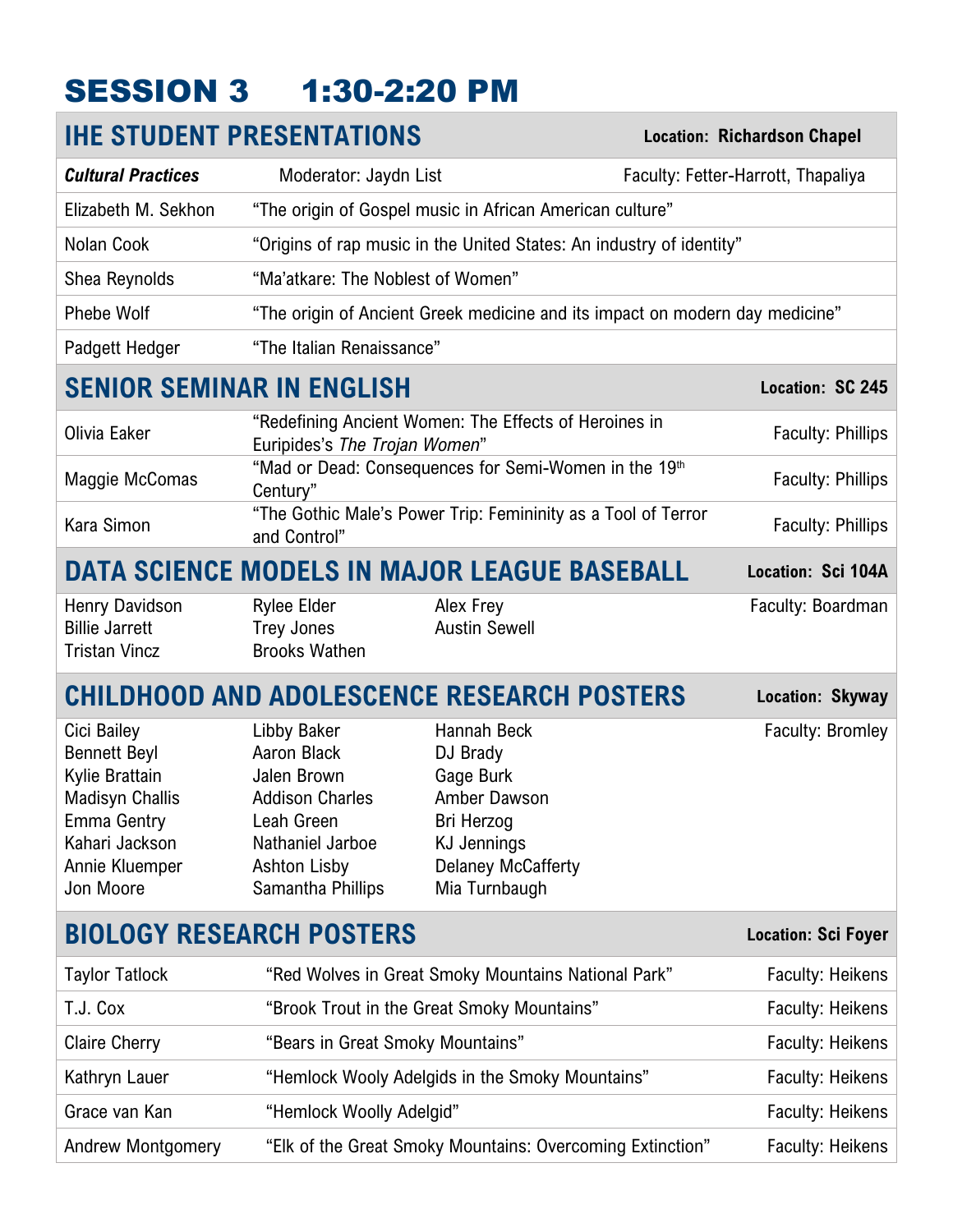<span id="page-6-0"></span>

|                                                             | <b>Cont. BIOLOGY RESEARCH POSTERS</b>                                                                      | <b>Location: Sci Foyer</b>    |
|-------------------------------------------------------------|------------------------------------------------------------------------------------------------------------|-------------------------------|
| T.J. Cox<br><b>Taylor Tatlock</b>                           | "Changes in Population Ecology of Beechdrops in Hougham<br><b>Woods Biological Field Station"</b>          | <b>Faculty: Heikens</b>       |
| Evan Hosea                                                  | "Population Ecology of Cancer-root at Blossom Hollow<br>Nature Preserve"                                   | <b>Faculty: Heikens</b>       |
| Kathryn Lauer                                               | "Rare Plant Research for the Indiana Native Plant<br><b>Conservation Alliance"</b>                         | <b>Faculty: Heikens</b>       |
| <b>Blake Talbert</b><br>Drew Deppe                          | "Fungus Among Us: Mushroom of Blossom Hollow"                                                              | <b>Faculty: Heikens</b>       |
| <b>ULTRASONOGRAPHY</b>                                      | Location: Sci 104B                                                                                         |                               |
| Makayla Plymale<br><b>August Proctor</b>                    | " Effects of Pitching on Collegiate Female Softball Pitcher's<br>Pectoralis Major, Deltoid and Blood Flow" | Faculty:<br>Thapaliya/Mahoney |
| <b>Hailey Gilbert</b><br><b>Chesney Loehr</b><br>Landon Tak | "Study of effects of consuming natural vasodilators using<br>ultrasound"                                   | Faculty:<br>Thapaliya/Mahoney |
| Rutendo Nyamadzawo<br>Nhi Tran<br>Devin Wilham              | "Effects of caffeine on blood flow, arterial size, and oxygen<br>saturation level"                         | Faculty:<br>Thapaliya/Mahoney |
| Morgan Curtis<br>Rhegan Day<br><b>Garrett House</b>         | "Effects of Blood Flow Restriction Training (BFR) on<br>Brachial Artery Size and Blood Flow"               | Faculty:<br>Thapaliya/Mahoney |

# SESSION 4 2:30-3:20 PM

|                                                                                                  | <b>CREATIVE WRITING PORTFOLIO READING</b>                         |                                                                           | Location: Ham. Aud.            |
|--------------------------------------------------------------------------------------------------|-------------------------------------------------------------------|---------------------------------------------------------------------------|--------------------------------|
| Kitley Kern                                                                                      | Kara Simon                                                        |                                                                           | Faculty: Moody                 |
|                                                                                                  | <b>HEALTH SCIENCES RESEARCH PANEL</b>                             |                                                                           | Location: Sci 104A             |
| Jordan Johnson<br>Kara Woodard                                                                   | <b>Baseball Players Compared to Healthy Controls"</b>             | "Vascular Supply of the Ulnar Collateral Ligament in Collegiate           | Faculty:<br>Thapaliya/Williams |
| Kameron Case                                                                                     |                                                                   | "Post-Covid Effects on Heart Rhythms in College-Aged Students"            | <b>Faculty: Noerr</b>          |
|                                                                                                  |                                                                   | <b>SERVING NONPROFITS THROUGH DIGITAL FLUENCY</b>                         | Location: SC 254               |
| Cambria Caldwell<br>Lindsey Walker<br>Peighton Zebrowski<br>Sophie Taylor<br><b>Toni Schmitt</b> | Alivia Brewer<br>Kaycie Buennagel<br>Kinley Harmon<br>Matt Krause | Mercedee Covault<br>Olivia Saylor<br>Alivia Brown<br><b>Collin Barton</b> | Faculty: Alexander             |
|                                                                                                  |                                                                   | <b>SENIOR SOFTWARE DEVELOPMENT PROJECT DEMONSTRATIONS</b>                 | Location:<br><b>Sci 104B</b>   |
| <b>Michael Ellis</b><br>Zachary Wiley                                                            | <b>Bryce Listner</b>                                              | <b>Cameron Shake</b>                                                      | Faculty: Beasley               |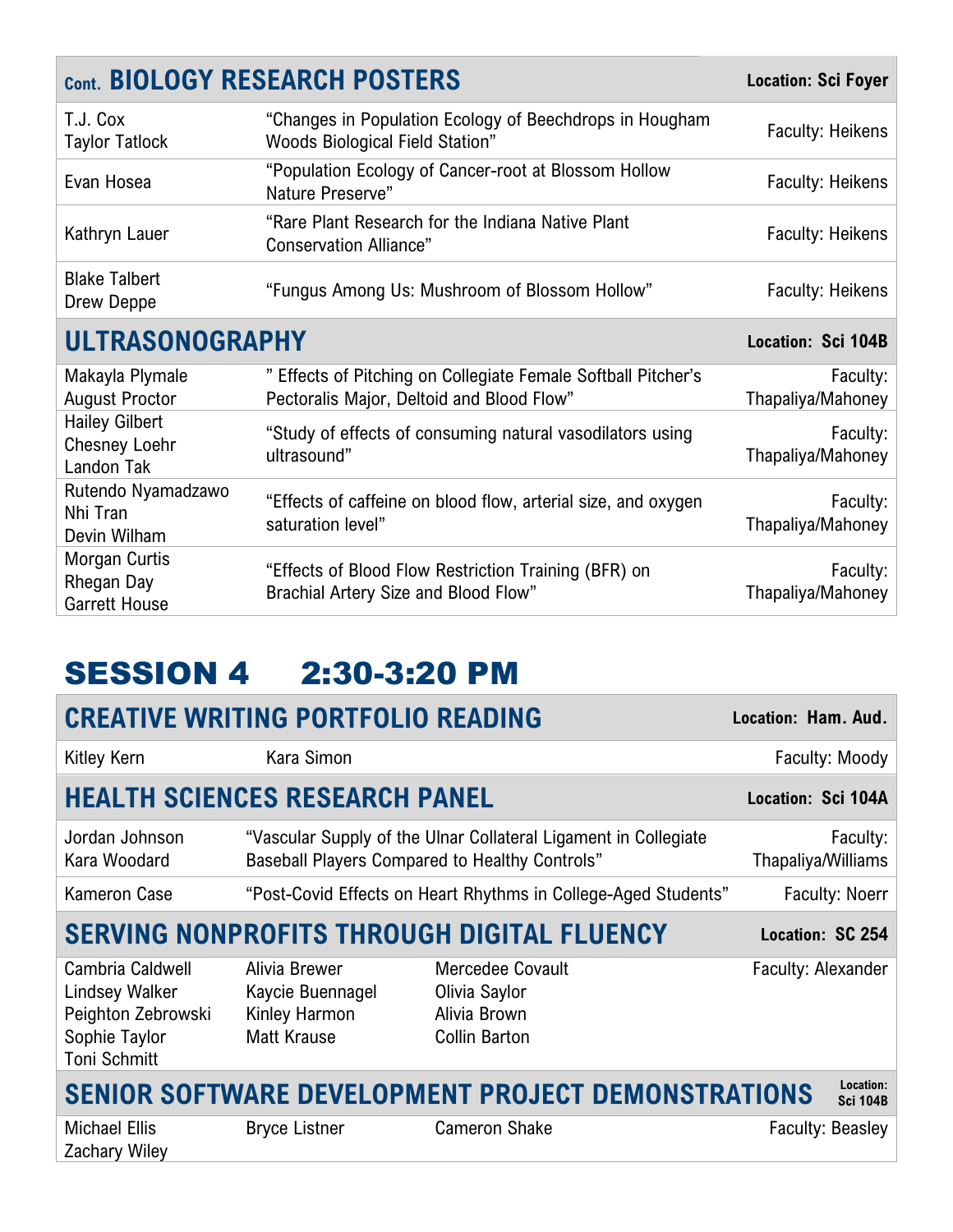|                                                                                                                                                                                                                       | <b>BIOLOGY RESEARCH POSTERS</b>                                                           | <b>Location: Sci Foyer</b>    |
|-----------------------------------------------------------------------------------------------------------------------------------------------------------------------------------------------------------------------|-------------------------------------------------------------------------------------------|-------------------------------|
| <b>Tyler Wick</b><br><b>Taylor Tatlock</b><br>Regina Olsen<br><b>Shelby Keith</b>                                                                                                                                     | "GIS Analysis of Urban Mallard Habitat in Indiana"                                        | Faculty: O'Neal               |
| Jason Pigg<br><b>Claire Cherry</b>                                                                                                                                                                                    | "GIS Analysis of Agricultural Conservation in Indiana"                                    | Faculty: O'Neal               |
| <b>Weston Deshon</b>                                                                                                                                                                                                  | "GIS Analysis of Recruitment within Division III Athletics"                               | Faculty: O'Neal               |
| Landon Tak<br>Terry (TJ) Cox                                                                                                                                                                                          | "GIS Analysis of Water Quality in Indiana and Possible Impacts to<br>Human Health"        | Faculty: O'Neal               |
| Drew Deppe<br>Christian (Blake) Talbert                                                                                                                                                                               | "GIS Analysis of Mushroom Distributions in Indiana"                                       | Faculty: O'Neal               |
| Makayla Plymale<br>Qasim Elhabrush                                                                                                                                                                                    | "Effect of Climate on the Timing of Monarch Migration"                                    | Faculty: O'Neal               |
| <b>Hailey Gilbert</b><br><b>Chesney Loehr</b><br>Alyssa Nelson                                                                                                                                                        | "The impact of native forage and rotational grazing practices on<br>sheep parasite loads" | Faculty: O'Neal               |
| <b>Timber Falin</b><br>Makayla Plymale<br>Madison (Lexi) Giddens<br>Samantha Pankratz<br>Elaina Connell<br><b>Hailey Gilbert</b><br><b>Chesney Loehr</b><br>Alyssa Nelson<br>Samantha Schick<br><b>Isabel Sanchez</b> | "The impact of native forage on sheep health in a rotational<br>grazing system"           | Faculty: O'Neal               |
| Evan Hosea<br>Alyssa Nelson<br><b>Taylor Tatlock</b>                                                                                                                                                                  | "Urban Goose Ecology and Management"                                                      | Faculty: O'Neal               |
|                                                                                                                                                                                                                       | <b>EXTRACTION AND PREPARATION OF HADROSAUR VERTEBRAE</b>                                  | Location:<br><b>Sci 129</b>   |
| Jada Gaskin<br><b>Terry Cox</b>                                                                                                                                                                                       | Allison (Alli) Gootee<br>James (Jimmy) Phillips                                           | Faculty: O'Neal               |
|                                                                                                                                                                                                                       | <b>COGNITIVE PSYCHOLOGY INTERACTIVE POSTER SESSION</b>                                    | Location:<br><b>SC Atrium</b> |
| Gage Burk<br>Mackenzie Watson                                                                                                                                                                                         | "Sensory Memory"                                                                          | Faculty: Rush                 |
| Logan Demkovich<br>Alex Reinoehl                                                                                                                                                                                      | "Insight Learning"                                                                        | Faculty: Rush                 |
| Josh Folkestad                                                                                                                                                                                                        | "Motion After Affects"                                                                    | Faculty: Rush                 |
| <b>Kendall Griffen</b><br>Kosmo Wojack                                                                                                                                                                                | "Limits of Short Term Memory"                                                             |                               |
|                                                                                                                                                                                                                       |                                                                                           |                               |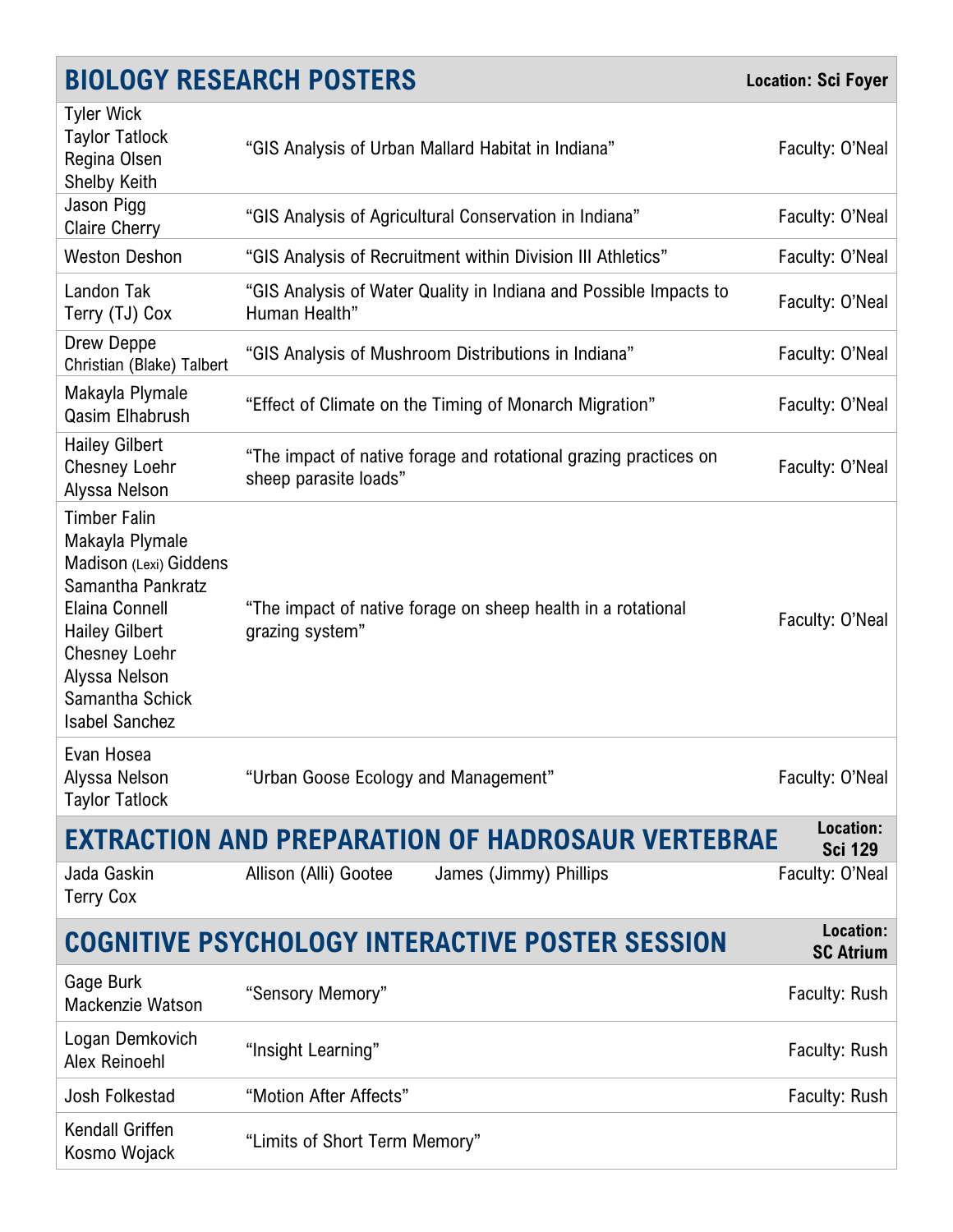# <span id="page-8-0"></span>SESSION 5 3:30-4:20 PM

|                                                                                               | <b>MODERN LANGUAGES SENIOR PRESENTATIONS</b>                                                         |                                                                                                       | Location: SC 254            |
|-----------------------------------------------------------------------------------------------|------------------------------------------------------------------------------------------------------|-------------------------------------------------------------------------------------------------------|-----------------------------|
| Anissa Edwards                                                                                | "Rebellious Students: Cries of the Revolution"                                                       |                                                                                                       | Faculty:<br>Wasielewski     |
| Carolina Puga Mendoza                                                                         |                                                                                                      | "Two Countries, One Battle: Cinco de Mayo and a Forgotten Legacy"                                     | Faculty:<br>Wasielewski     |
| Hope Shrum                                                                                    |                                                                                                      | "Simone Veil: A French Voice for the Unheard and Underprivileged"                                     | Faculty:<br>Wasielewski     |
|                                                                                               |                                                                                                      | FRANKLIN RECOLLECTIONS ORAL HISTORY PROJECT                                                           | Location: SC 245            |
| <b>Sydney Barnett</b><br>Samuel Erickson<br>Josie Lyons<br>Shea Reynolds<br><b>Jack Sells</b> | <b>Clayton Black</b><br>Hannah Friend<br><b>Dillon Neel</b><br><b>Claire Sampson</b><br>Landon Shoaf | <b>Cooper Davis</b><br>Maxwell Johnson<br><b>Nicholas Patton</b><br>Schmidt, Orrin Ray<br>Mason Tharp | <b>Faculty: Clark-Wiltz</b> |
|                                                                                               | <b>BIOMECHANICS DEMONSTRATIONS</b>                                                                   |                                                                                                       | <b>Location: Sci 104B</b>   |
| <b>Andy Pollert</b><br>Elijah McDonald<br>Ryan McGillem<br>Zachary Tutrow                     | "Effects of Lower Body Exercise on Gait"                                                             |                                                                                                       | Faculty: Heavrin            |
| Samantha Hinkleman<br>Angelina Gregory<br>Caileigh McCafferty<br>Jaycee Wilburn               | "Effects of Visual Impairment on Running Gait"                                                       |                                                                                                       | <b>Faculty: Heavrin</b>     |
| Angel Tapia<br><b>Tysen Lipscomb</b><br>Lukas Kline<br><b>Tanner Swindle</b>                  | Kinematics"                                                                                          | "Effects of Field Sport Footwear Type on Lateral Jumping                                              | <b>Faculty: Heavrin</b>     |
| Jessica Nix<br><b>Chelsie Whorton</b><br>Rhegan Day<br>Morgan Curtis                          | "Effects of Ankle Braces on Gait"                                                                    |                                                                                                       | Faculty: Heavrin            |
| Rebecca Pfiefer<br><b>Sydney Rose</b><br><b>Bayleigh Torrance</b><br>Abigail Holmer           | "Effects of Visual Impairment on Walking Gait"                                                       |                                                                                                       | Faculty: Heavrin            |
| <b>Bennett Beyl</b><br>Aaron Black<br><b>Chase Miles</b>                                      | <b>Start Performance"</b>                                                                            | "Effects of Two Versus Three-Point Sprint Stances on Sprint                                           | <b>Faculty: Heavrin</b>     |
| <b>Wyatt Carmack</b><br>Keegan Siegfried<br><b>Tyler Welty</b>                                | "Effect of Walking Cast on Gait"                                                                     |                                                                                                       | Faculty: Heavrin            |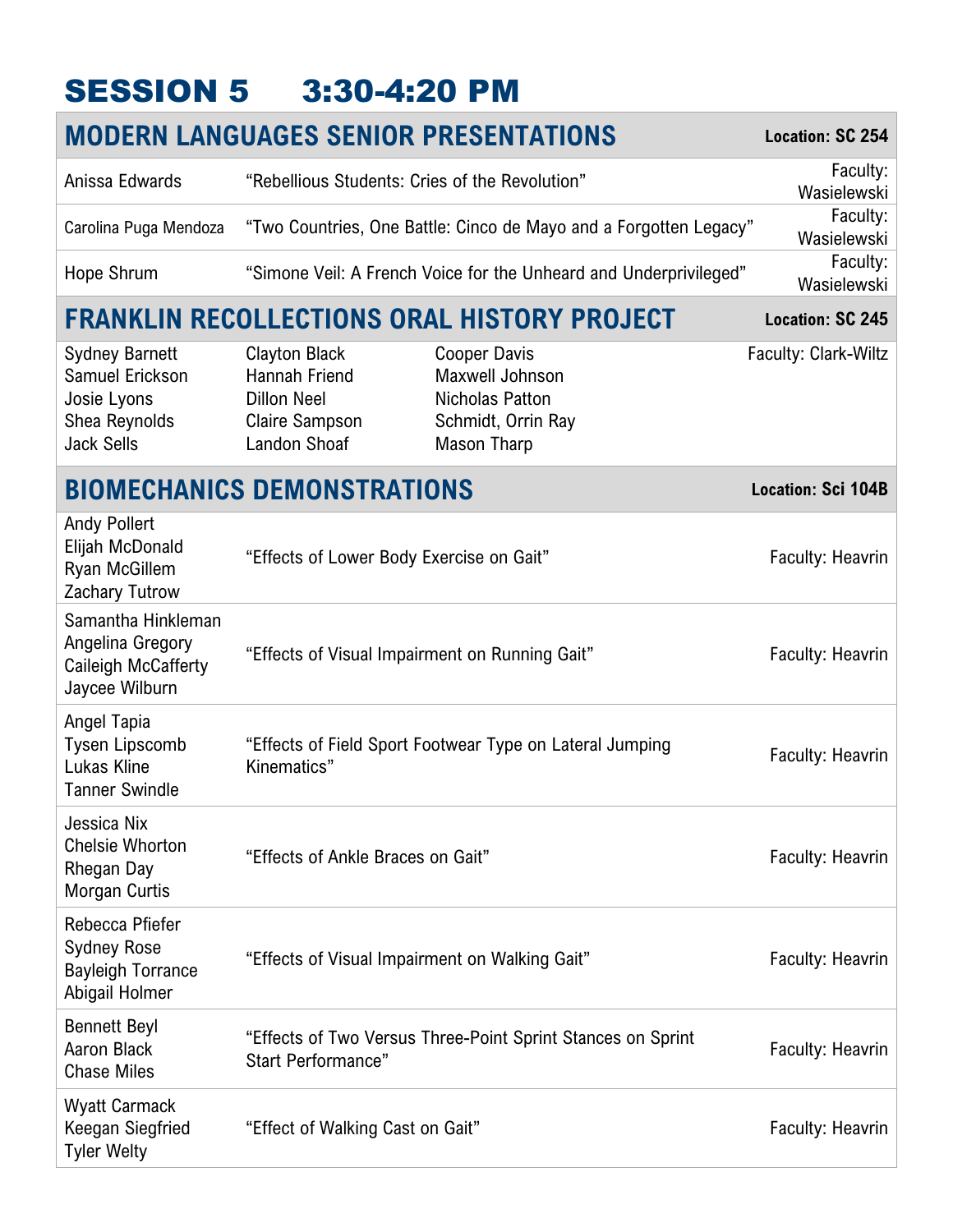# **SOCIOLOGY RESEARCH POSTERS Location: SC Atrium**

| Lauren Burker    |                                                        |               |
|------------------|--------------------------------------------------------|---------------|
| Cody Russell     |                                                        |               |
| Corbin Lee       |                                                        |               |
| Jacob Tharp      |                                                        |               |
| Kaycie Buennagel | "Social Connections and Wellbeing During the Pandemic" | Faculty: Tang |
| Olivia Saylor    |                                                        |               |
| Victoria Simmons |                                                        |               |
| Case Starkey     |                                                        |               |
| Jackson Young    |                                                        |               |

### **CHEMISTRY RESEARCH POSTERS Location: Sci Foyer**

| Rutendo Nyamadzawo                                                  | "Comparison of Vulcanized Vegetable Oils for the Chelation of<br>Metals"                                        | Faculty: P'Pool  |
|---------------------------------------------------------------------|-----------------------------------------------------------------------------------------------------------------|------------------|
| <b>Hailey Gilbert</b><br><b>Chesney Loehr</b><br><b>Tom Shrader</b> | "Instrumental optimization for analyzing salicylic acid as an<br>analog for atrazine in polluted water samples" | Faculty: Florian |
| Thomas Witham                                                       | "A Labview-based user friendly PC program for Raman Spectrum<br>Processing"                                     | Faculty: Wei     |
| <b>Ashlynn Meadows</b>                                              | "A home-made UV-Vis spectrometer"                                                                               | Faculty: Wei     |
| Nhi Tran                                                            | "A home-made UV-Vis spectrometer"                                                                               | Faculty: Wei     |

### **BIOLOGY RESEARCH POSTERS Location: Sci Foyer**

| Lora Adkins<br><b>Carley Bond</b><br>T.J. Deere              | "Design and expression of recombinant kinesin proteins to<br>detect autoregulatory mechanisms" | Faculty: Yount  |
|--------------------------------------------------------------|------------------------------------------------------------------------------------------------|-----------------|
| Landon Tak                                                   | "Detecting a Protein-Microtubule Interaction"                                                  | Faculty: Yount  |
| <b>Britany App</b><br><b>August Proctor</b><br>Morgan Nelson | "Wild Avian Microbiota"                                                                        | Faculty: Harris |

# **DIAGRAMMING AMERICA POSTERS Location: HamONE**